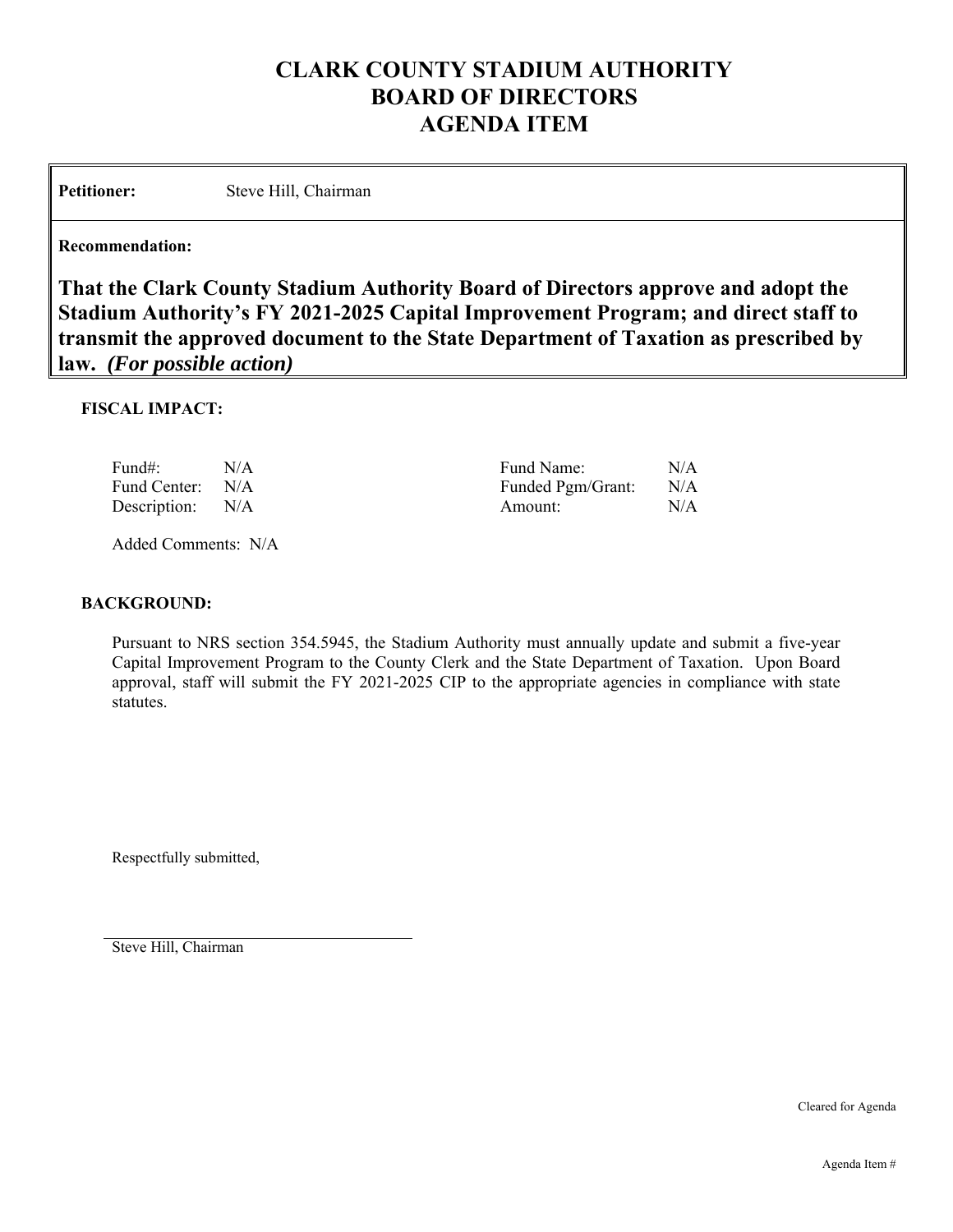#### **FY 2021-2025 Capital Improvement Program**

#### **Stadium Authority Capital Projects Funds (FUND 4960 and FUND 2965)**

|                                                                                         | Project | Prior<br>Number Fiscal Years            | <b>Estimated</b><br>FY 2019/20 | FY 2020/21      | FY 2021/22 | FY 2022/23              | FY 2023/24 | FY 2024/25     | <b>Total</b>                            |
|-----------------------------------------------------------------------------------------|---------|-----------------------------------------|--------------------------------|-----------------|------------|-------------------------|------------|----------------|-----------------------------------------|
| <b>Beginning Balances</b>                                                               |         |                                         | 54,446,111                     | (245, 553, 889) | 0          | 0                       | 0          | 0              |                                         |
| Revenue                                                                                 |         |                                         |                                |                 |            |                         |            |                |                                         |
| Interest Earnings F4960 <sup>1</sup><br>Transfer In - Fund 2960<br><b>Bond Proceeds</b> |         | 16,486,264<br>33,315,520<br>718,679,028 | 3,804,345                      | 113,900         |            |                         |            |                | 20,404,509<br>33,315,520<br>718,679,028 |
| Personal Seat Licenses (PSL) <sup>2</sup>                                               |         |                                         |                                | 500,000,000     |            |                         |            |                | 500,000,000                             |
|                                                                                         |         | 768,480,812                             | 3,804,345                      | 500,113,900     | 0          | 0                       | 0          |                | 0 1,272,399,057                         |
| <b>Total Revenue (Net)</b>                                                              |         | 768,480,812                             | 3,804,345                      | 500,113,900     | 0          | 0                       | 0          | 0              | 1,272,399,057                           |
| <b>Total Resources</b>                                                                  |         | 768,480,812                             | 58,250,456                     | 254,560,011     | 0          | 0                       | 0          | 0              |                                         |
| <b>Funded Projects:</b>                                                                 |         |                                         |                                |                 |            |                         |            |                |                                         |
| Las Vegas Stadium                                                                       |         | 705, 172, 764                           | 300,000,000                    | 254,446,111     |            |                         |            |                | 1,259,618,875                           |
| <b>Bond Issuance Costs</b>                                                              |         | .999.441                                |                                |                 |            |                         |            |                | 1,999,441                               |
| <b>Transfers to Debt Service Reserve</b>                                                |         | 6,862,496                               | 3,804,345                      | 113,900         |            |                         |            |                | 10,780,741                              |
|                                                                                         | Total   | 714,034,701                             | 303,804,345                    | 254,560,011     | 0          | 0                       | 0          | $\overline{0}$ | 1,272,399,057                           |
| <b>Subtotal Funded Projects</b>                                                         |         | 714,034,701                             | 303,804,345                    | 254,560,011     | 0          | 0                       | 0          | 0              | 1,272,399,057                           |
| <b>Total Costs</b>                                                                      |         | 714,034,701                             | 303,804,345                    | 254,560,011     | 0          | 0                       | 0          |                | $0$ 1,272,399,057                       |
| <b>Ending Balances<sup>2</sup></b>                                                      |         | 54,446,111                              | (245, 553, 889)                | 0               | 0          | 0                       | 0          | 0              |                                         |
| <b>Operating Impacts</b>                                                                |         | 0                                       | 0                              | 0               | 0          | $\overline{\mathbf{0}}$ | 0          | 0              | 0                                       |

<sup>1</sup> Pursuant to Section 34 of Senate Bill 1, interest earnings in Fund 4960 are transferred to Fund 3960, the Stadium Authority Debt Service fund, until the maximum bond reserve amount is reached. The interest in the colum "Prior Fiscal Years" is based the Stadium Authority's audited financial statement date for FY 2019. The figures in the columns "FY 2019/20" and "FY 2020/21" represents estimated interest earnings. The actual transfer will based on the audited financial statements for those years.

<sup>2</sup> After the filing of the FY 20 Final Budget in June 2019, the stadium project budget was increased due to stronger-than-anticipated personal seat license sales, which are now expected to net \$500,000,000. Government Accounting Standard Board requirements prohibit recognizing personal seat license revenue until the stadium opens even when the revenue was received in the current fiscal year. For this reason, beginning is FY 20 ending fu balance shows a negative figure. Recognition of the personal seat license revenue will be reflected in the FY 21 Budget and this negative figure will be eliminated. This matter was discussed with the Department of Taxation to the submisison of the FY 21 budget.